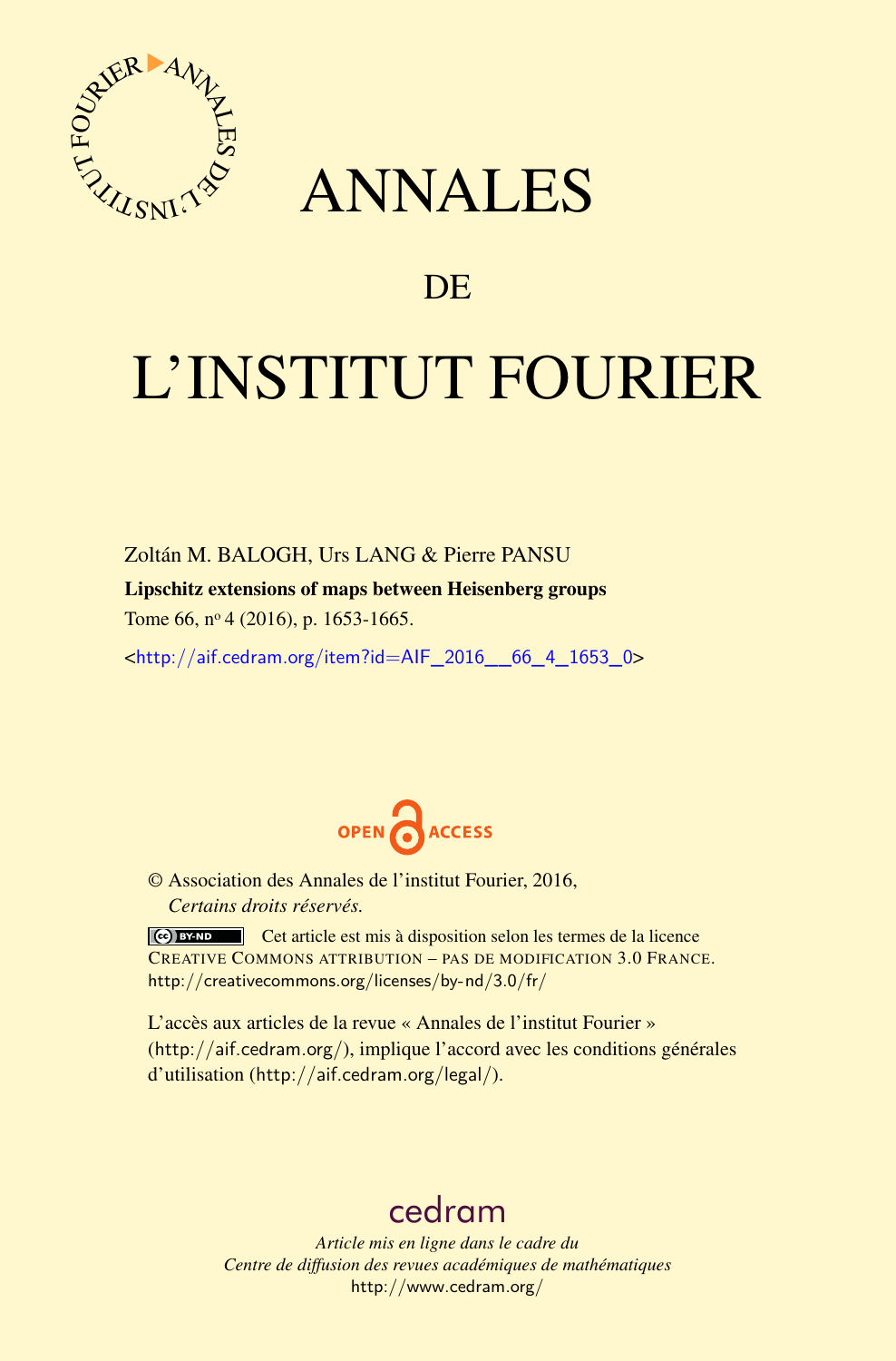#### LIPSCHITZ EXTENSIONS OF MAPS BETWEEN HEISENBERG GROUPS

**by Zoltán M. BALOGH, Urs LANG & Pierre PANSU (\*)**

ABSTRACT. — Let  $\mathbb{H}^n$  be the Heisenberg group of topological dimension  $2n+1$ . We prove that if *n* is odd, the pair of metric spaces ( $\mathbb{H}^n$ ,  $\mathbb{H}^n$ ) does not have the Lipschitz extension property.

RÉSUMÉ. — Soit  $\mathbb{H}^n$  le groupe d'Heisenberg de dimension topologique  $2n + 1$ . On montre que si *n* est impair, le couple d'espaces métriques  $(\mathbb{H}^n, \mathbb{H}^n)$  ne possède pas la propriété d'extension lipschitzienne.

#### **1. Introduction**

Since globally defined Lipschitz mappings have good Rademacher type differentiability properties, it is a matter of general interest to provide extension theorems for partially defined Lipschitz mappings. In this context, the following concept is useful: A pair of metric spaces  $(X, Y)$  is said to have the Lipschitz extension property if there exists a constant  $C \geq 1$  such that any Lipschitz mapping  $f: A \to Y$ ,  $A \subset X$ , has a Lipschitz extension  $F: X \to Y$  with the property that  $Lip(F) \leq C \cdot Lip(f)$ . Here, we used the notation  $\text{Lip}(F) := \inf\{L \geq 0 : d_Y(F(x), F(y)) \leq Ld_X(x, y)$  for all  $x, y \in X$  and similarly for Lip(f).

There is a long history of results providing examples of metric pairs  $(X, Y)$  with or without the Lipschitz extension property. The first such result is due to McShane [\[11\]](#page-12-0) who proved that for an arbitrary metric

Keywords: Heisenberg group, Lipschitz extension property. Math. classification: 43A80.

<sup>(\*)</sup> Z.M.B. is supported by MAnET Marie Curie Initial Training Network and the Swiss National Science Foundation, U.L. is supported by the Swiss National Science Foundation, P.P. is supported by MAnET Marie Curie Initial Training Network and Agence Nationale de la Recherche, ANR-10-BLAN 0116.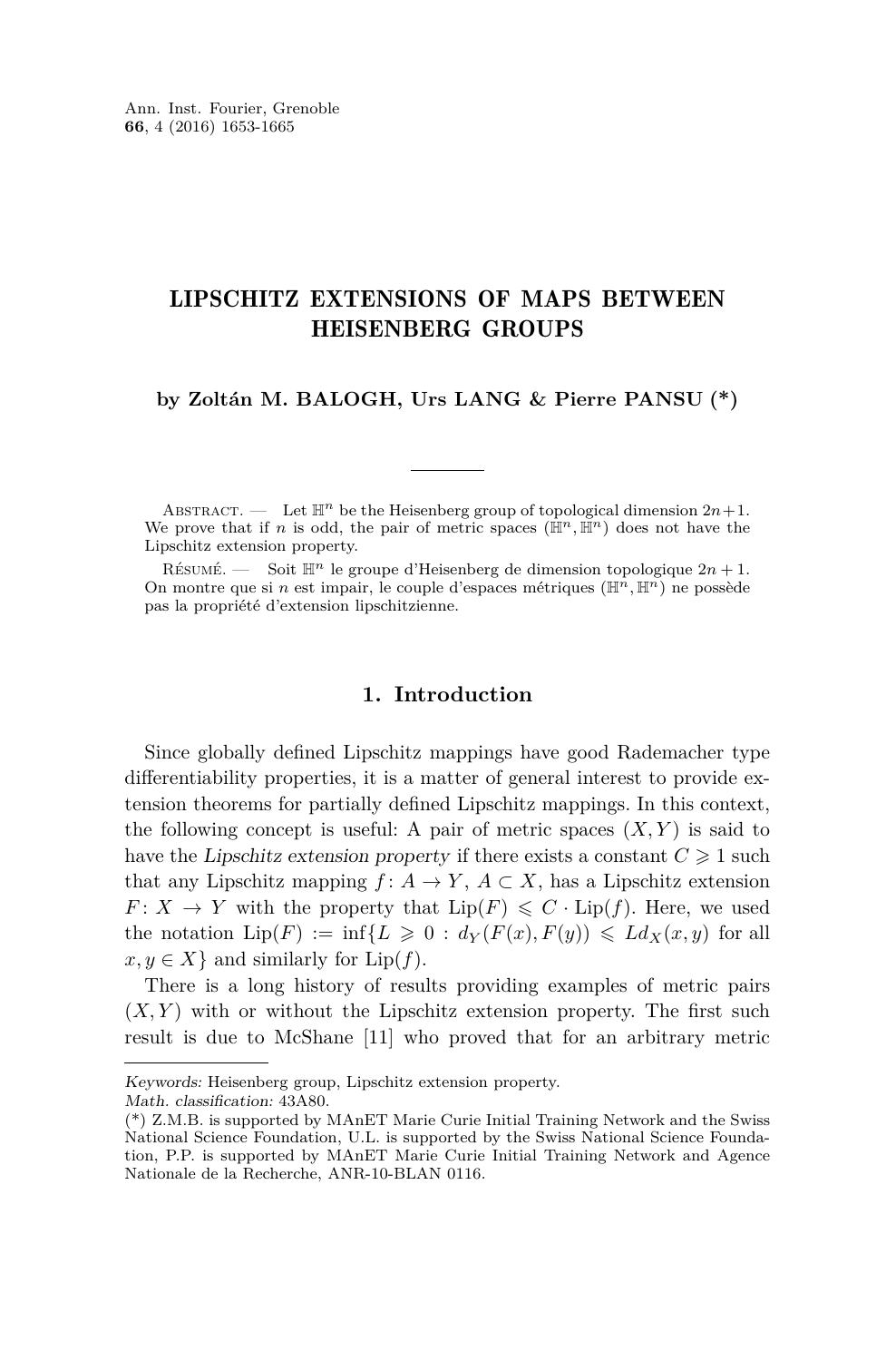space X, the pair  $(X,\mathbb{R})$  has the Lipschitz extension property, even with constant  $C = 1$ . This result was followed by the theorem of Kirszbraun [\[5\]](#page-12-1) who proved the Lipschitz extension property, also with constant  $C = 1$ , for pairs of Euclidean spaces ( $\mathbb{R}^m, \mathbb{R}^n$ ). Kirszbraun's theorem was generalized by Valentine [\[15\]](#page-13-0) to pairs of general Hilbert spaces  $(H_1, H_2)$ .

The Lipschitz extension problem becomes more challenging if the target space *Y* has no linear structure. A generalization of the Kirszbraun– Valentine theorem to metric spaces with a curvature bound in the sense of Alexandrov was established by Lang and Schroeder [\[7\]](#page-12-2), and the case of an arbitrary metric space *X* and a Hadamard manifold *Y* was discussed in [\[6\]](#page-12-3). In the paper of Lang and Schlichenmaier [\[8\]](#page-12-4), a general sufficient condition for the Lipschitz extension property of a metric pair  $(X, Y)$  is given.

The Lipschitz extension property for a pair of general Carnot groups  $(G_1, G_2)$  with their canonical sub-Riemannian Carnot-Carathéodory metrics is studied for particular pairs of Carnot groups in [\[2\]](#page-12-5), [\[14\]](#page-13-1), [\[16\]](#page-13-2). The situation is fully understood for the pair  $(\mathbb{R}^n, \mathbb{H}^m)$ , where  $G_1 = \mathbb{R}^n$  is the Euclidean space of dimension *n* and  $\mathbb{H}^m$  is the Heisenberg group of topological dimension  $2m + 1$ . In this case, it is known that the pair  $(\mathbb{R}^n, \mathbb{H}^m)$ has the Lipschitz extension property if and only if  $n \leq m$ . The "only if" part of this equivalence is due to Balogh and Fässler [\[2\]](#page-12-5), whereas the "if" part is due to Wenger and Young [\[16\]](#page-13-2).

In this note, we shall study the Lipschitz extension property for pairs of Heisenberg groups  $(\mathbb{H}^n, \mathbb{H}^m)$ , a question that was posed in [\[2\]](#page-12-5). Let us observe first that since  $\mathbb{H}^n$  contains isometric copies of  $\mathbb{R}^n$ , it follows from [\[2\]](#page-12-5) that if  $(\mathbb{H}^n, \mathbb{H}^m)$  has the Lipschitz extension property, then we must necessarily have that  $n \leq m$ .

The reason for this restriction on dimensions is as follows: It is a wellknown fact of sub-Riemannian geometry that smooth Lipschitz mappings between sub-Riemannian spaces must satisfy the contact condition. This means that the horizontal distribution defining the sub-Riemannian metric must be preserved by the tangent map. This property gives an obstruction for the existence of smooth Lipschitz extensions. This principle can be transferred even for possibly non-smooth Lipschitz extensions, allowing us to prove the main result of this note:

<span id="page-2-0"></span>THEOREM 1.1. — For  $n \geq 2k+1$ ,  $k \geq 0$ , the pair  $(\mathbb{H}^n, \mathbb{H}^{2k+1})$  does not have the Lipschitz extension property.

Since  $\mathbb{H}^{2k+1}$  is isometrically embedded in  $\mathbb{H}^n$  for  $2k+1 \leq n$  it is enough to prove the statement for  $n = 2k + 1$ . The idea of the proof is to exploit the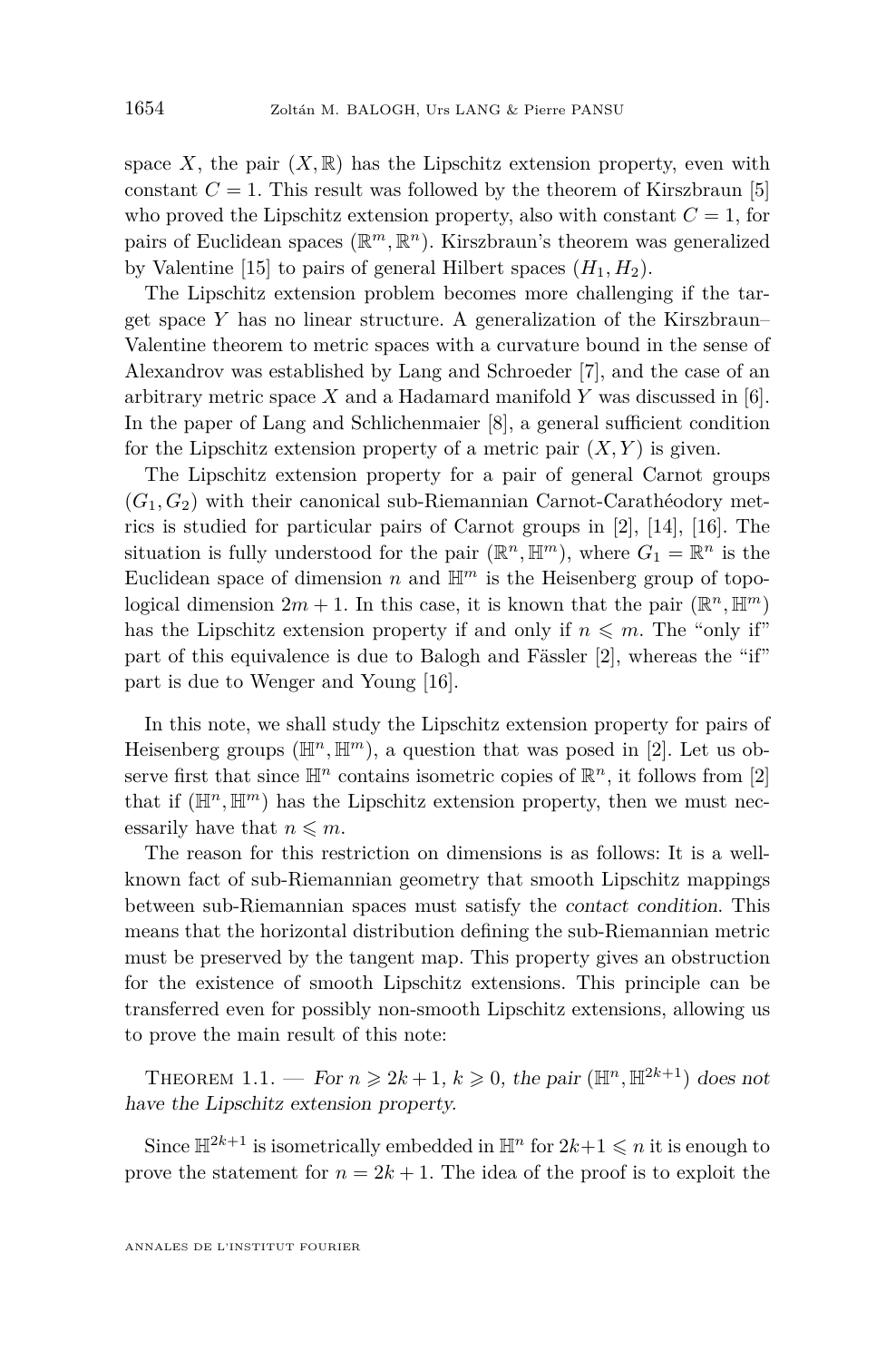consequences of the aforementioned contact condition. Indeed, this condition implies that a globally defined smooth contact map  $F: \mathbb{H}^{2k+1} \to$  $\mathbb{H}^{2k+1}$  is orientation preserving, which gives a major restriction on the nature of globally defined Lipschitz mappings. It allows us to define a map *f* : *H* →  $\mathbb{H}^{2k+1}$  from a subset *H* ⊂  $\mathbb{H}^{2k+1}$  into  $\mathbb{H}^{2k+1}$  that does not have a globally defined Lipschitz extension. In order to prove the non-existence of such an extension we use results from mapping degree theory [\[9\]](#page-12-6), [\[4\]](#page-12-7) and Pansu's result on almost everywhere differentiability [\[13\]](#page-13-3). This argument does not work for the case of the pairs  $(\mathbb{H}^{2k}, \mathbb{H}^{2k})$  as smooth contact maps  $F: \mathbb{H}^{2k} \to \mathbb{H}^{2k}$  are not necessarily orientation preserving. In this case the Lipschitz extension property is still open.

On the positive side, it was shown in [\[16\]](#page-13-2) that the pair  $(\mathbb{H}^n, \mathbb{H}^m)$  has the Lipschitz extension property whenever *m* is greater than or equal to  $2n+1$ , the topological dimension of  $\mathbb{H}^n$ .

The paper is organized as follows: In Section 2 we recall the metric structure of the Heisenberg group and discuss regularity results of Lipschitz maps between Heisenberg groups. In Section 3 we prove a result on the computation of the mapping degree of maps between Heisenberg groups using the Pansu derivative. This result may be of independent interest. In Section 4 we give the proof of Theorem [1.1.](#page-2-0)

Acknowledgements. — We thank Jeremy T. Tyson, Stefan Wenger, Piotr Hajlasz and Enrico Le Donne for many stimulating conversations on the subject of the paper.

#### **2. The Heisenberg metric and regularity of Lipschitz maps between Heisenberg groups**

We recall background results on the geometry of the Heisenberg group and preliminary results on the differentiability properties of Lipschitz maps between Heisenberg groups.

The model of the Heisenberg group  $\mathbb{H}^n$  used in this paper is described as follows:  $\mathbb{H}^n := \mathbb{R}^n \times \mathbb{R}^n \times \mathbb{R}$ , endowed with the group operation

$$
(x, y, t) * (x', y', t') = (x + x', y + y', t + t' + 2(y \cdot x' - x \cdot y')),
$$

for  $(x, y, t)$ ,  $(x', y', t') \in \mathbb{H}^n$ . Here,  $x \cdot y$  stands for the usual scalar product of vectors  $x, y \in \mathbb{R}^n$ .

It is easy to check that the vector fields  $X_i = \frac{\partial}{\partial x_i} + 2y_i \frac{\partial}{\partial t}, Y_i = \frac{\partial}{\partial y_i} - 2x_i \frac{\partial}{\partial t}$ are left invariant for  $i = 1, ..., n$ . For  $p \in \mathbb{H}^n$  the space  $H_p = \text{span}\{X_i, Y_i:$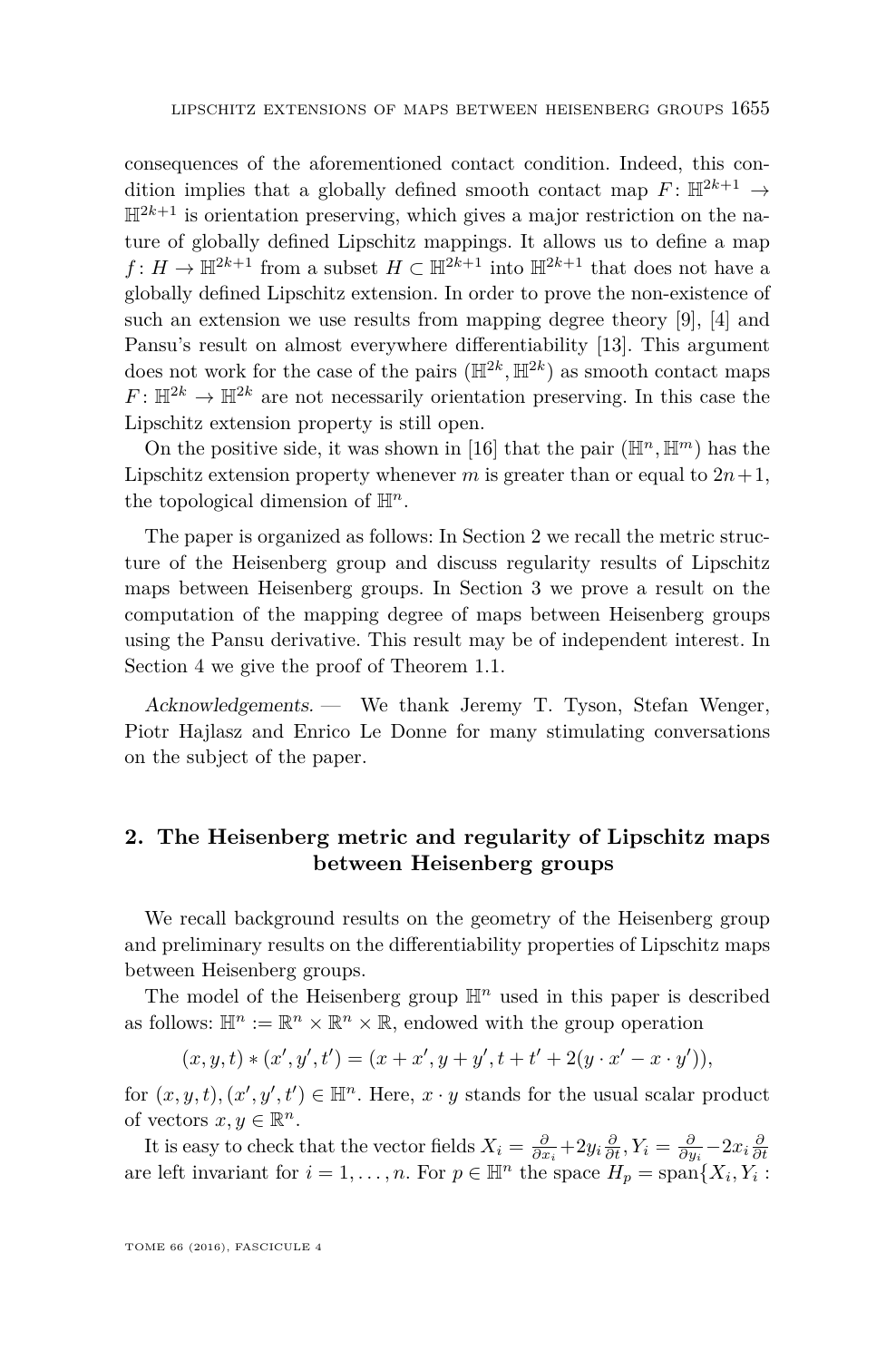$i = 1, \ldots, n$  is the horizontal plane at *p*. Varying  $p \in \mathbb{H}^n$  gives rise to a vector bundle  $H$ , the horizontal plane distribution.

Let us choose the Riemannian metric on  $\mathcal{H}$  which makes  $\{X_i, Y_i : i =$ 1, ..., *n*} orthonormal at each point  $p \in \mathbb{H}^n$  and denote the length of horizontal vectors  $v \in H_p$  in this metric by |*v*|.

A Lipschitz curve  $\gamma$ :  $[0, 1] \to \mathbb{H}^n$  is said to be horizontal if  $\gamma'(t) \in H_{\gamma(t)}$ for a.e.  $t \in [0, 1]$ . For  $p, q \in \mathbb{H}^n$  we denote by  $d_{cc}(p, q)$  the sub-Riemannian Carnot-Carathéodory distance between *p* and *q* defined as

$$
d_{\rm cc}(p,q) := \inf \int_0^1 |\gamma'(t)| dt,
$$

where the infimum is taken over all horizontal curves connecting *p* and *q*. Such horizontal curves exist between any pair of points  $p, q \in \mathbb{H}^n$ . This follows from the fact that the horizontal distribution is bracket-generating. For an explicit computation of the geodesics and the exact formulae of the metric we refer to [\[12\]](#page-13-4) (see also [\[3\]](#page-12-8) or [\[1\]](#page-12-9)).

It is easy to check that  $d_{\rm cc}$  is invariant under left translation. Moreover, it is compatible with the homogeneous dilations  $\delta_s : \mathbb{H}^n \to \mathbb{H}^n$  defined by  $\delta_s(x, y, t) = (sx, sy, s^2t)$ , i.e.  $d_{cc}(\delta_s(p), \delta_s(q)) = sd_{cc}(p, q)$  for all  $s > 0$  and  $p, q \in \mathbb{H}^n$ .

In this paper the metric on  $\mathbb{H}^n$  is understood to be the above defined Carnot-Carathéodory metric  $d_{cc}$ . However the main result of the paper remains valid for any metric *d* on  $\mathbb{H}^n$  that is bi-Lipschitz equivalent to  $d_{\rm cc}$ .

It is easy to see that a smooth Lipschitz map  $f: \mathbb{H}^n \to \mathbb{H}^n$  has the property that its tangent map preserves the horizontal bundle  $H$ . Since the horizontal bundle is the kernel of the one-form

$$
\theta = dt - 2 \sum_{i=1}^{2k+1} (y_i dx_i - x_i dy_i),
$$

we obtain that there exists a real valued smooth function  $\lambda$  such that  $f^*\theta = \lambda \cdot \theta$ .

If *f* is merely Lipschitz with no additional smoothness assumptions, then *λ* is only an *L*<sup>∞</sup> function and the equality *f*<sup>\**θ*</sup> = *λ* ⋅ *θ* holds almost everywhere. This follows from the following differentiability result:

A Lipschitz map  $f: \mathbb{H}^n \to \mathbb{H}^n$  is called *P*-differentiable at a point  $p \in \mathbb{H}^n$ if there exists a group homomorphism  $P(f)(p)$ :  $\mathbb{H}^n \to \mathbb{H}^n$  such that

<span id="page-4-0"></span>(2.1) 
$$
\lim_{s \to 0} \delta_{1/s} ((f(p))^{-1} * f(p * \delta_s q)) = P(f)(p)(q)
$$

for all  $q \in \mathbb{H}^n$ . Here  $*$  stands for the group operation,  $\delta_s$  is the homogeneous group dilation, and  $p^{-1}$  is the inverse to  $p$  in  $\mathbb{H}^n$ . Pansu proved in [\[13\]](#page-13-3) that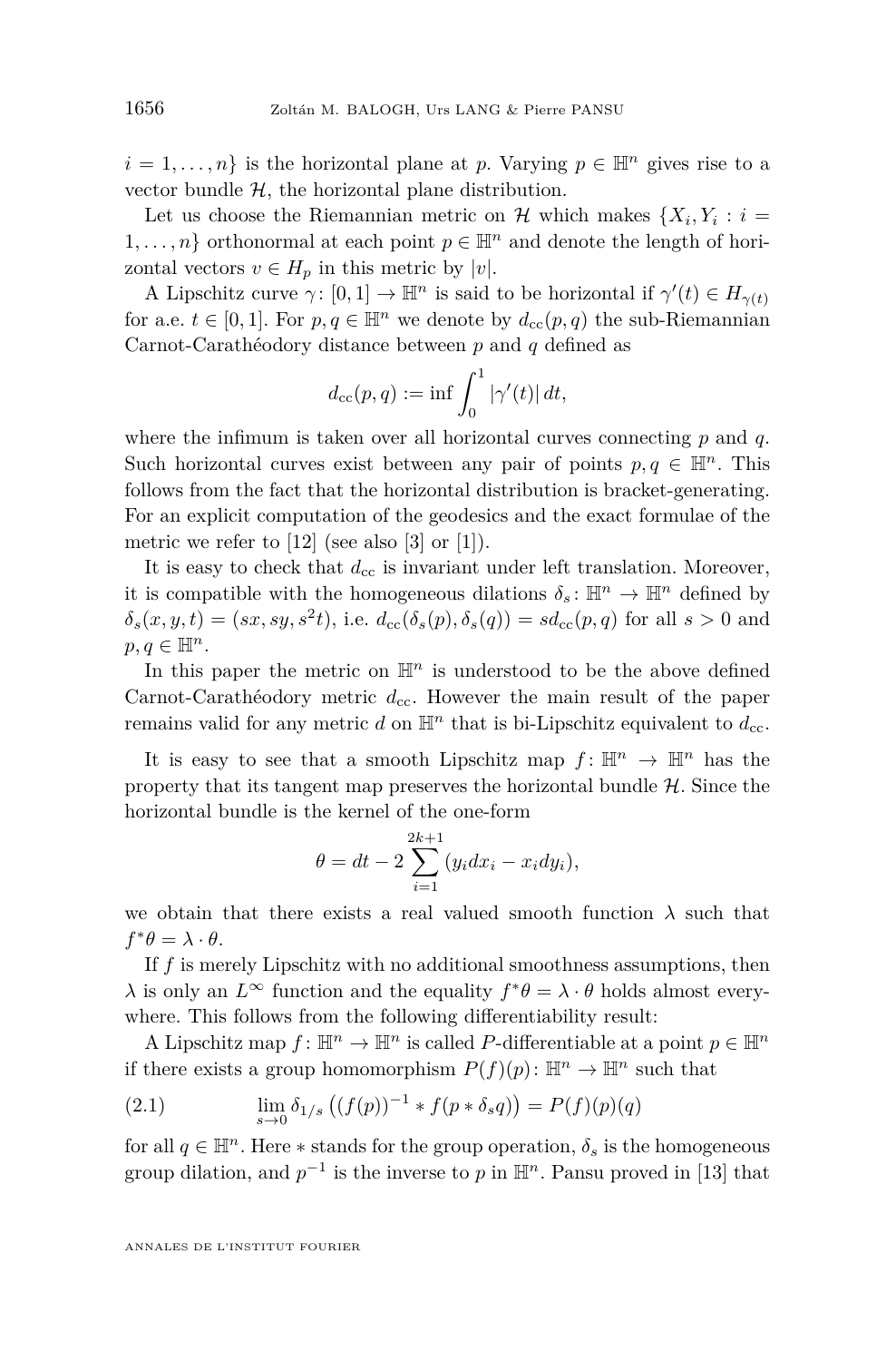any Lipschitz map is *P*-differentiable almost everywhere, moreover in a point of *P*-differentiability the limit  $(2.1)$  is uniform in *q* if *q* is taking its values in a compact set.

Let us define the singular set of a Lipschitz map  $f: \mathbb{H}^n \to \mathbb{H}^n$  as

$$
S = S_1 \cup S_2,
$$
  
\n
$$
S_1 := \{ p \in \mathbb{H}^n : f \text{ is not } P\text{-differential} \text{ be at } p \},
$$
  
\n
$$
S_2 := \{ p \in \mathbb{H}^n : f \text{ is } P\text{-differential} \text{ be at } x \text{ but } P(f)(p) \text{ is not injective} \},
$$

and the regular set as

$$
R=\mathbb{H}^n\setminus S.
$$

For  $d > 0$  we denote by  $\mathcal{H}^d$  the *d*-dimensional Hausdorff measure with respect to the Heisenberg metric. By Pansu's theorem we have  $\mathcal{H}^{2n+2}(S_1) = 0$ , which implies by the Lipschitz continuity of f that also  $\mathcal{H}^{2n+2}(f(S_1)) = 0$ . Furthermore, we observe that if  $p \in S_2$ , the metric Jacobian  $J_f(p)$  of  $f$  at  $p$  vanishes, where

$$
J_f(p) := \liminf_{r \to 0+} \frac{\mathcal{H}^{2n+2}(f(B(p,r)))}{\mathcal{H}^{2n+2}(B(p,r))} = 0
$$

and  $B(p,r)$  is the (open) ball with center p and radius r in the Heisenberg metric. For any measurable set  $A \subset \mathbb{H}^n$  we have

$$
\mathcal{H}^{2n+2}(f(A)) \leqslant \int_A J_f(p) \, d\mathcal{H}^{2n+2}(p)
$$

(see e.g. Chapter 6 of [\[3\]](#page-12-8)), so  $\mathcal{H}^{2n+2}(f(S_2)) = 0$  and

$$
\mathcal{H}^{2n+2}(f(S)) = 0.
$$

#### **3. The mapping degree of Lipschitz maps in Heisenberg groups**

In this section we will use the *P*-derivative in order to estimate the mapping degree of Lipschitz maps between Heisenberg groups. For background results on degree theory we refer to [\[9\]](#page-12-6), [\[4\]](#page-12-7).

The considerations of this section are based on the fact that smooth contact maps  $f: \mathbb{H}^{2k+1} \to \mathbb{H}^{2k+1}$  have a positive Jacobi determinant, and so they preserve orientation. To see this, let

$$
\theta = dt - 2 \sum_{i=1}^{2k+1} (y_i dx_i - x_i dy_i)
$$

TOME 66 (2016), FASCICULE 4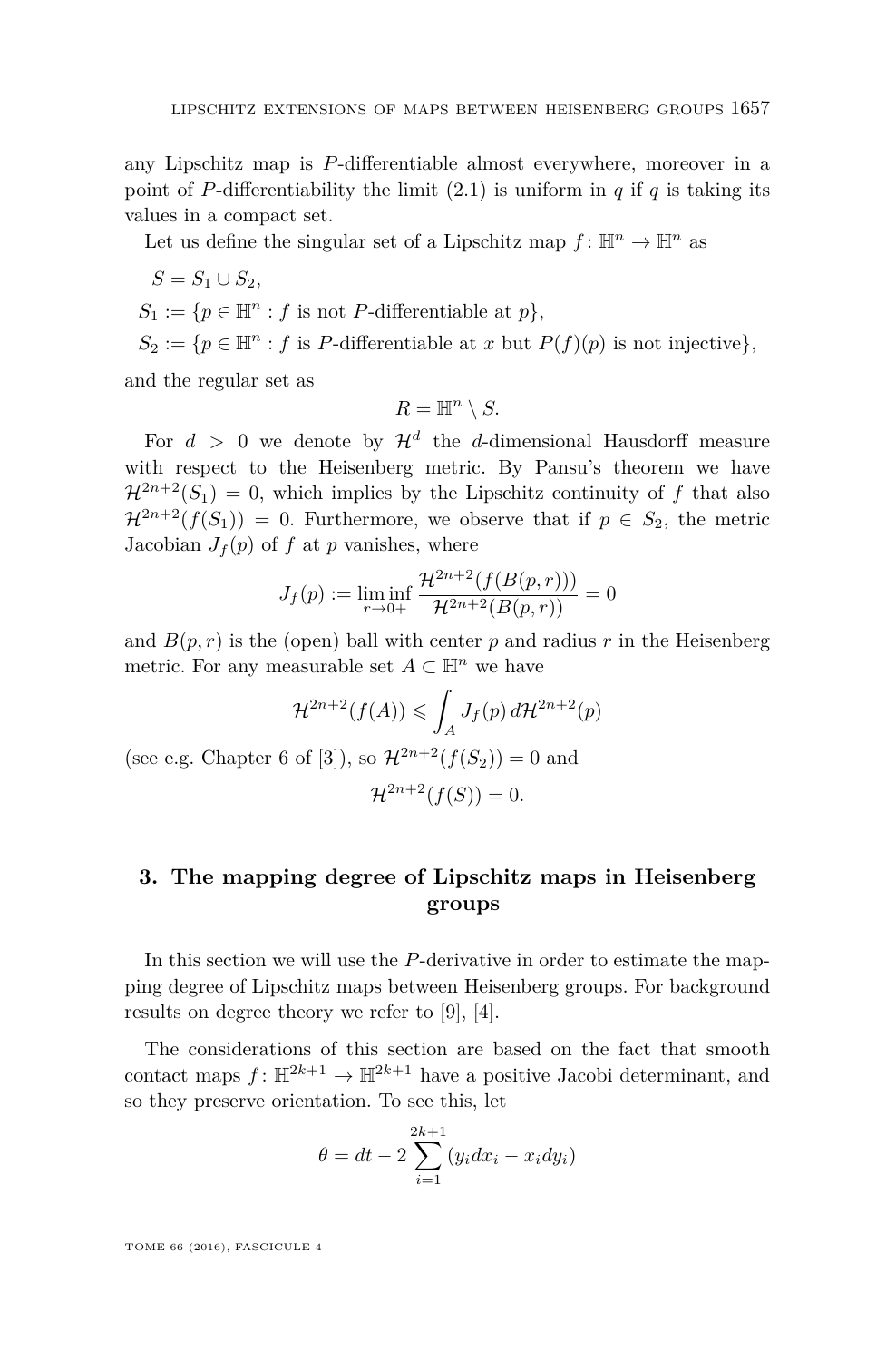be the contact form in  $\mathbb{H}^{2k+1}$ . Observe that if we denote by *v* the volume form in  $\mathbb{H}^{2k+1}$ , then there exists a dimensional constant  $c(k) > 0$  such that  $v = c(k) \cdot \theta \wedge (d\theta)^{2k+1}$ . If *f* is a smooth contact mapping then  $f^*\theta = \lambda\theta$ for some real valued smooth function *λ*. The relation between the Jacobi determinant of  $f$  and  $\lambda$  can be computed as follows:

$$
f^*v = c(k) \cdot f^* \theta \wedge (f^* d\theta)^{2k+1} = c(k) \cdot \lambda \theta \wedge (d(\lambda \theta))^{2k+1}
$$
  
= c(k) \cdot \lambda \theta \wedge (d\lambda \wedge \theta + \lambda d\theta)^{2k+1} = c(k) \cdot \lambda^{2k+2} \theta \wedge (d\theta)^{2k+1} = \lambda^{2k+2} v,

which implies that det  $Df = \lambda^{2k+2} \geqslant 0$ . In particular, it follows that group homomorphisms  $f: \mathbb{H}^{2k+1} \to \mathbb{H}^{2k+1}$  are orientation preserving.

We want to extend this observation from the class of smooth Lipschitz maps to possibly non-smooth Lipschitz mappings. This is possible by a version of the Rademacher differentiability theorem due to Pansu [\[13\]](#page-13-3) according to which Lipschitz maps between Carnot groups are differentiable almost everywhere; and their tangent map satisfies the contact condition in the points of differentiability. Note that differentiability is understood here in terms of the underlying group operation and compatible homogeneous dilations as indicated in the previous section. The classical Rademacher differentiability theorem that is formulated in terms of vector addition and scalar multiplication as in the Euclidean space fails for Lipschitz maps between Carnot groups. An example showing this fact is due to Magnani [\[10\]](#page-12-10). Nevertheless, Pansu's differentiability theorem can be used to estimate the mapping degree for maps between Carnot groups. The main result of this section is the following statement:

<span id="page-6-0"></span>PROPOSITION 3.1. — Let  $k \geq 0$  be an integer,  $f: \mathbb{H}^{2k+1} \to \mathbb{H}^{2k+1}$  a *Lipschitz* map, *U* ⊂  $\mathbb{H}^{2k+1}$  a bounded open set, and  $p \in \mathbb{H}^{2k+1} \setminus f(\partial U)$ . If  $p \notin f(S)$ , then

$$
\deg(f, U, p) \geq 0.
$$

Proof. — Let *f*, *U* and *p* be given as in the statement. There are two cases to consider. If  $p \notin f(U)$ , then  $deg(f, U, p) = 0$  by the definition of the degree ([\[9\]](#page-12-6), [\[4\]](#page-12-7)) and we are done. Let us therefore assume that  $p \in$  $f(U) \setminus [f(\partial U) \cup f(S)]$ . In this case we shall prove that

$$
\deg(f, U, p) > 0.
$$

The proof is based on the fact that for group homomorphisms this property holds true as indicated above. This fact will be combined with a localization argument using linearization by the *P*-differential of *f* at regular points.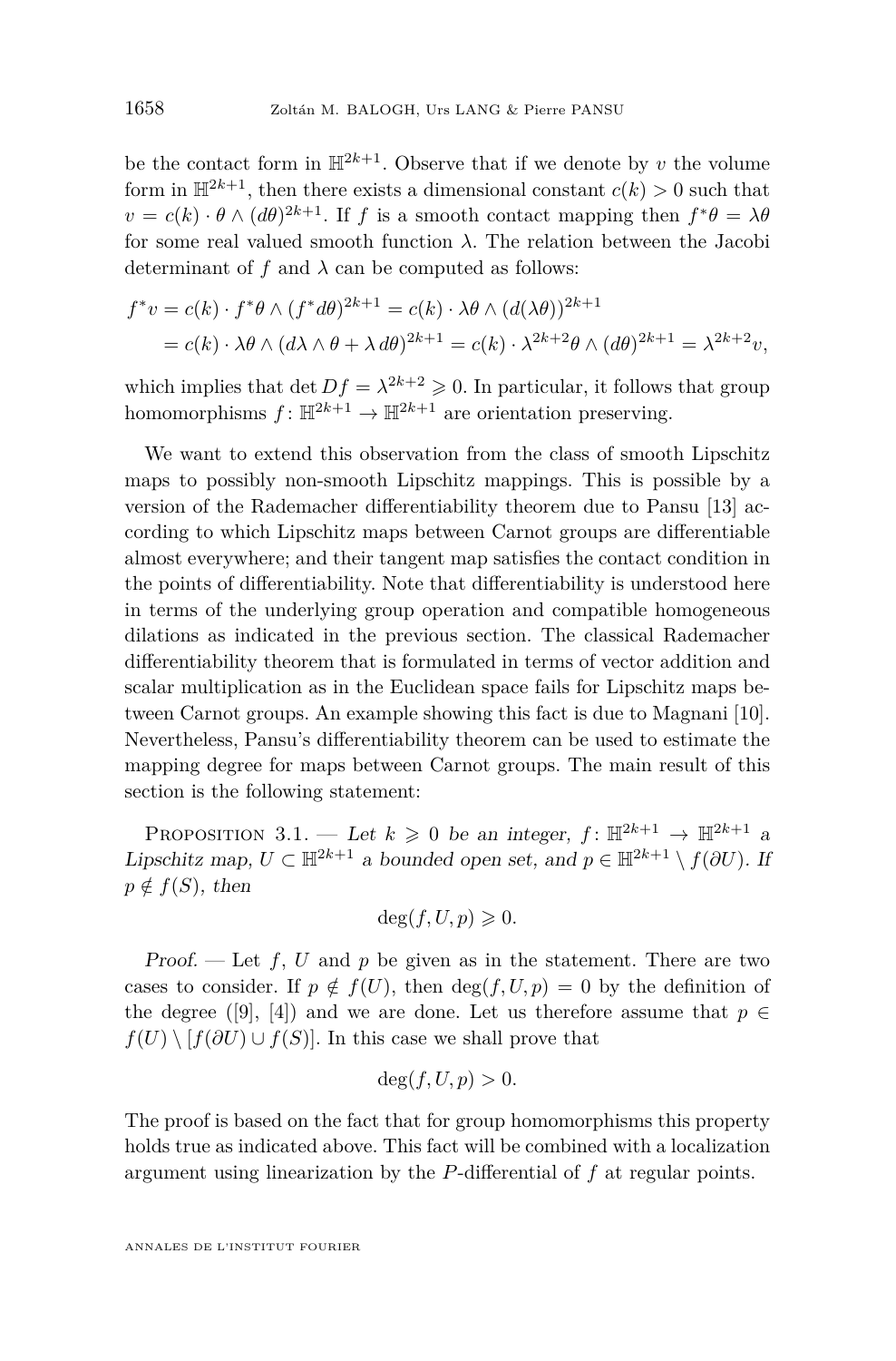The first step is to show that if  $p \in f(U) \setminus [f(\partial U) \cup f(S)]$ , the pre-image

$$
f^{-1}(p) \subset R \cap U
$$

is a finite set.

To prove this, assume by contradiction that there exists an infinite sequence  $(p_n)_n$  of distinct points in  $R \cap U$  such that  $f(p_n) = p$  for each  $n \in \mathbb{N}$ . By passing to a subsequence we can assume that  $p_n \to p_0$  for some  $p_0 \in \overline{U}$ . By continuity of *f* we obtain that  $f(p_0) = p$ . Since  $p \notin f(\partial U) \cup f(S)$ , this implies that  $p_0 \in R \cap U$ . We shall obtain the desired contradiction by showing that  $P(f)(p_0)$  is non-injective.

To see this, let us write  $p_n = p_0 * \delta_{t_n} q_n$  for some  $q_n \in \partial B(0,1)$  and  $t_n > 0$ ,  $t_n \to 0$ . By passing to a further subsequence if necessary we can assume that *q*<sub>*n*</sub> → *q* for some *q* ∈  $\partial B(0, 1)$ . Since  $f(p_0) = p = f(p_n) = f(p_0 * \delta_{t_n} q_n)$ , we have

$$
P(f)(p_0)(q) = \lim_{n \to \infty} \delta_{1/t_n} ((f(p_0))^{-1} * f(p_0 * \delta_{t_n} q))
$$
  
= 
$$
\lim_{n \to \infty} \delta_{1/t_n} ((f(p_0 * \delta_{t_n} q_n))^{-1} * f(p_0 * \delta_{t_n} q)),
$$

but this last limit equals 0 by the Lipschitz continuity of *f* and the fact that  $q_n \to q$ . So  $P(f)(p_0)(q) = 0$ , in contradiction to  $p_0 \in R$ .

By the first step we can assume that

$$
f^{-1}(p) = \{p_1, \ldots, p_n\} \subset R \cap U.
$$

By general properties of the mapping degree ([\[9\]](#page-12-6), [\[4\]](#page-12-7)) we have that

$$
\deg(f, U, p) = \sum_{i=1}^{n} \deg(f, U_i, p),
$$

where  $U_i$  are arbitrary small, non-intersecting open sets containing  $p_i$  for  $i=1,\ldots,n$ .

In the following we shall prove that  $\deg(f, U_i, p) = 1$  for every *i*. The idea is to construct a homotopy from *f* to its linearization  $P(f)(p_i)$  in  $\overline{U_i}$  with the property that the image of *∂U<sup>i</sup>* under the homotopy does not meet the point *p*.

Let us fix an index  $i \in \{1, \ldots, n\}$ . To simplify the notation, we can assume without loss of generality that  $p = p_i = 0$ ,  $U_i = B(0, r)$  for some small  $r > 0$  (to be chosen later), and  $P(f)(p_i) = P(f)(0) = A$ , where  $A: \mathbb{H}^{2k+1} \to \mathbb{H}^{2k+1}$  is an injective homogeneous group homomorphism (i.e. commuting with dilations).

The *P*-differentiability of *f* at 0 now reads as

$$
\lim_{s \to 0} \delta_{1/s} f(\delta_s q) = A(q),
$$

TOME 66 (2016), FASCICULE 4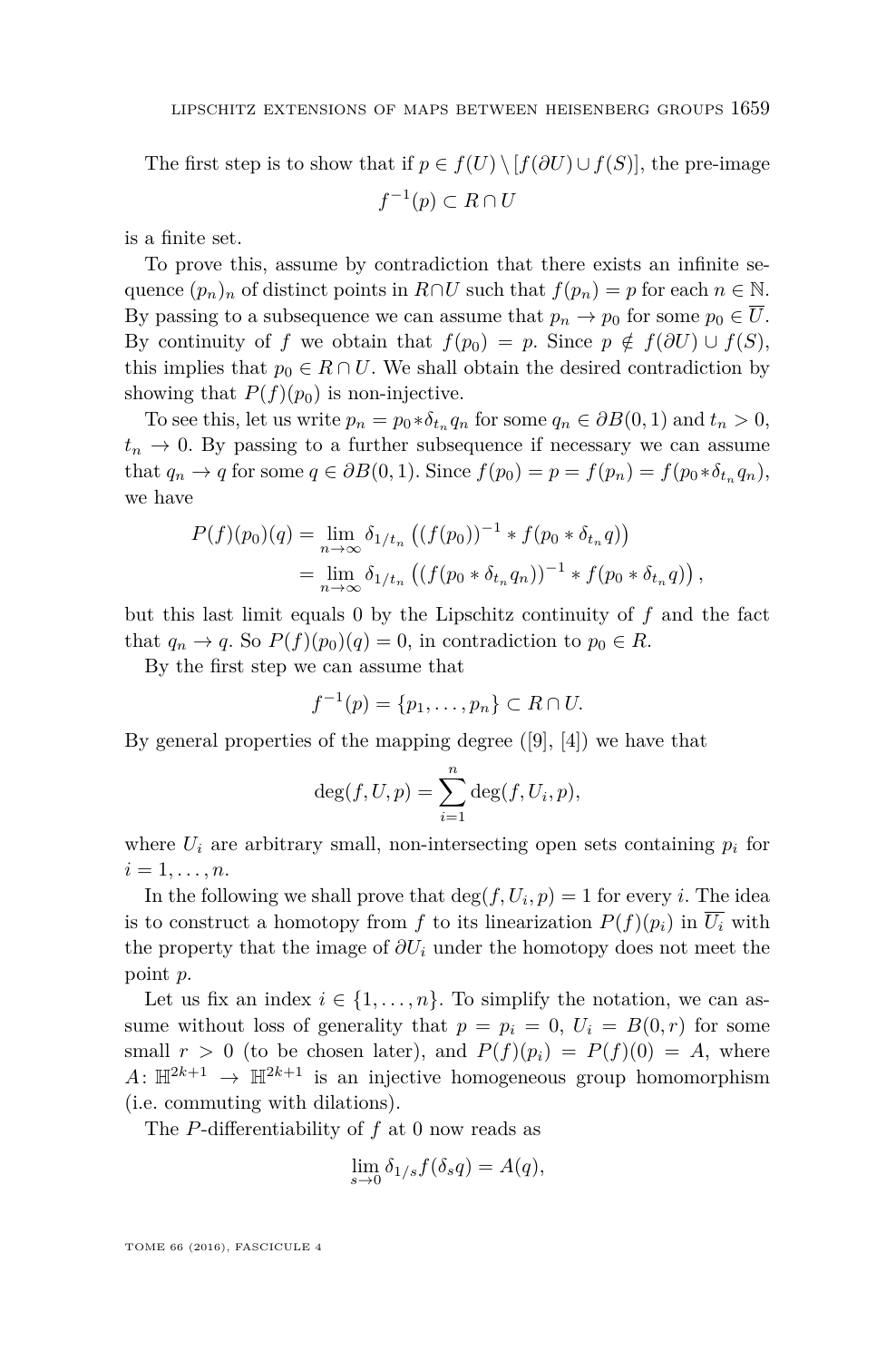and the convergence is uniform in  $q \in \partial B(0,1)$ . Equivalently, for every  $\epsilon > 0$  there exists an  $\eta > 0$  such that

<span id="page-8-1"></span>(3.1) 
$$
d_{\rm cc}(f(\delta_s q), A(\delta_s q)) < \epsilon \cdot s
$$

for all  $q \in \partial B(0,1)$  and  $s < \eta$ . Furthermore, by the injectivity and homogeneity of *A* there exists an *a >* 0 such that

(3.2) 
$$
d_{\rm cc}(A(\delta_s q), 0) \geqslant a \cdot s
$$

for all  $q \in \partial B(0,1)$  and  $s > 0$ . Let us choose  $\epsilon := a$  and  $U_i = B(0,r)$  for some *r < η*.

Consider the homotopy  $H: [0,1] \times \overline{B(0,r)} \to \mathbb{H}^{2k+1}$  given by

<span id="page-8-0"></span>
$$
H(s, q) = A(q) * \delta_s[(A(q))^{-1} * f(q)].
$$

Clearly  $H(0, \cdot) = A$  and  $H(1, \cdot) = f$ . For all  $s \in [0, 1]$  and  $q \in \partial B(0, r)$  we have

$$
d_{\rm cc}(H(s,q),0) \geq d_{\rm cc}(A(q),0) - d_{\rm cc}(H(s,q),A(q)),
$$

where  $d_{\text{cc}}(A(q),0) \geq a \cdot r$  by [\(3.2\)](#page-8-0) and

$$
d_{\rm cc}(H(s,q),A(q)) = s d_{\rm cc}(f(q),A(q)) < \epsilon \cdot r
$$

by [\(3.1\)](#page-8-1), so that  $d_{\text{cc}}(H(s,q),0) > 0$ . By the homotopy invariance property of the mapping degree  $([9], [4])$  $([9], [4])$  $([9], [4])$  $([9], [4])$  $([9], [4])$  we obtain that

$$
\deg(f, U_i, p) = \deg(f, B(0, r), 0) = \deg(A, B(0, r), 0) = 1,
$$

finishing the proof.  $\Box$ 

Remark 3.2. — Observe that the statement of Proposition [3.1](#page-6-0) no longer holds for maps  $f: \mathbb{H}^{2k} \to \mathbb{H}^{2k}$ . Indeed, the mapping  $f: \mathbb{H}^{2k} \to \mathbb{H}^{2k}$  given by  $f(x, y, t) = (-x, y, -t)$  is a contact map since  $f^*\theta = -\theta$ , and it is orientation reversing: det  $Df \equiv -1$ . More generally, it is easy to see that every integer is the degree of some contact map between domains in  $\mathbb{H}^{2k}$ .

#### **4. A partially defined Lipschitz map in the Heisenberg group**

In this section we define a Lipschitz mapping on a subset  $H$  of  $\mathbb{H}^n$  to itself which does not have a Lipschitz extension to  $\mathbb{H}^n$  in the case when  $n = 2k + 1.$ 

The set *H* will be a topological 2*n*-sphere foliated by geodesics connecting the origin  $p_0$  to a point  $p_1$  on the vertical axis. For simplicity of notation we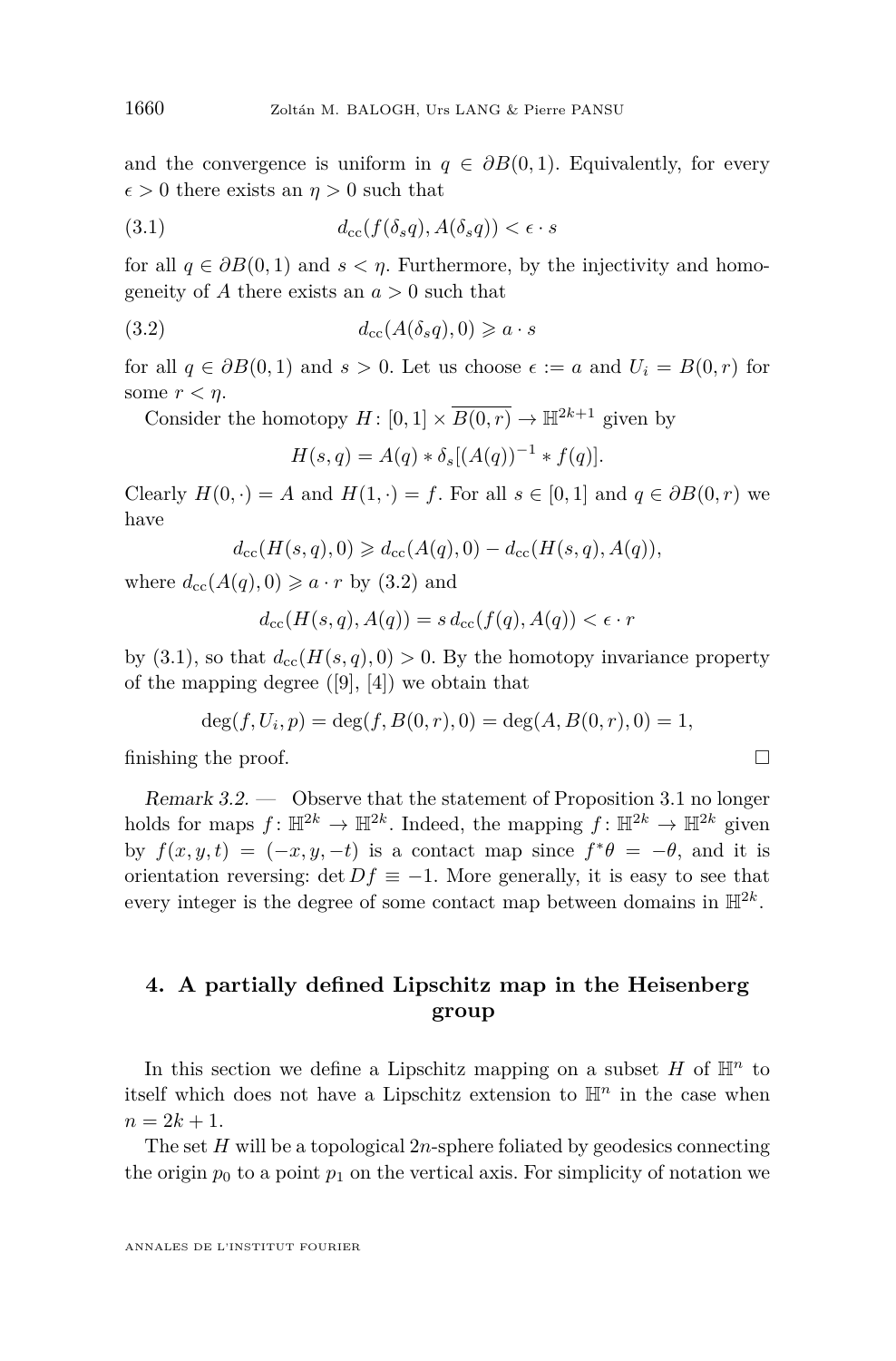choose  $p_1 = (0, 0, 4\pi) \in \mathbb{R}^n \times \mathbb{R}^n \times \mathbb{R}$ . To define *H* we use a parametrization  $\Phi: \mathbb{S}^{2n-1} \times [0, 2\pi] \to \mathbb{H}^n$ , where

$$
\mathbb{S}^{2n-1} := \{(a, b) \in \mathbb{R}^n \times \mathbb{R}^n : |a|^2 + |b|^2 = 1\}
$$

is the unit sphere in  $\mathbb{R}^{2n}$ . The map  $\Phi$ :  $\mathbb{S}^{2n-1} \times [0, 2\pi] \to \mathbb{H}^n$  is given by

$$
\Phi((a,b),s) := (\sin(s) \cdot a + (1 - \cos(s)) \cdot b, \n- (1 - \cos(s)) \cdot a + \sin(s) \cdot b, \n2(s - \sin(s)))
$$

for  $((a, b), s) \in \mathbb{S}^{2n-1} \times [0, 2\pi]$ . The hypersurface  $H := \Phi(\mathbb{S}^{2n-1} \times [0, 2\pi])$ is the boundary of a bounded domain  $\Omega \subset \mathbb{H}^n$  and is foliated by the unit speed geodesics  $s \mapsto \Phi((a, b), s)$  connecting  $p_0$  and  $p_1$ . For details we refer to the papers of Ambrosio-Rigot [\[1\]](#page-12-9) and Monti [\[12\]](#page-13-4).

We claim that to each point  $p \in H \setminus \{p_0, p_1\}$  there is a unique value  $((a, b), s) \in \mathbb{S}^{2n-1} \times (0, 2\pi)$  such that  $\Phi((a, b), s) = p$ , whereas  $\Phi^{-1}(p_0) =$  $\mathbb{S}^{2n-1} \times \{0\}$  and  $\Phi^{-1}(p_1) = \mathbb{S}^{2n-1} \times \{2\pi\}$ . To verify this, let  $(x, y, z) \in$  $H \setminus \{p_0, p_1\}$ . Then  $z \in (0, 4\pi)$ , and since the function  $\phi: (0, 2\pi) \to (0, 4\pi)$ ,  $\phi(s) = 2(s - \sin(s))$  is strictly increasing and onto, we get a unique value  $s \in (0, 2\pi)$  such that  $\phi(s) = z$ . Furthermore, the system

<span id="page-9-1"></span>(4.1) 
$$
\begin{cases} \sin(s) \cdot a + (1 - \cos(s)) \cdot b = x \\ -(1 - \cos(s)) \cdot a + \sin(s) \cdot b = y \end{cases}
$$

has a unique solution (*a, b*), proving the claim.

Consider now the symplectic reflection  $R: \mathbb{R}^{2n} \to \mathbb{R}^{2n}$  given by  $R(a, b) =$  $(-a, b)$ . Observe that  $R^* \omega = -\omega$  for the standard symplectic form  $\omega =$  $\sum_{i=1}^{n} dx_i \wedge dy_i$ . We define the mapping  $f: H \to H$  using R as follows: If  $p \in \{p_0, p_1\}$ , set  $f(p) = p$ . If  $p \in H \setminus \{p_0, p_1\}$ , let  $((a, b), s) = \Phi^{-1}(p)$  and put

$$
f(p) = \Phi(R(a, b), s).
$$

Observe that the mapping interchanges the geodesics according to the reflection  $(a, b) \mapsto R(a, b)$  while it preserves the height *s* of points on *H*.

<span id="page-9-0"></span>LEMMA 4.1. — The mapping  $f: H \to H$  defined above is Lipschitz with respect to the restriction of the sub-Riemannian Carnot-Carathéodory metric  $d_{\rm cc}$  on *H* in both the source and target space.

Proof. — We have to find a constant  $C > 0$  such that

$$
d_{\rm cc}(f(p), f(p')) \leqslant C d_{\rm cc}(p, p') \quad \text{for all } p, p' \in H.
$$

Let  $p, p' \in H$ . We can assume that  $p, p' \in H \setminus \{p_0, p_1\}$ , so that there are unique preimages  $((a, b), s) = \Phi^{-1}(p)$  and  $((a', b'), s') = \Phi^{-1}(p')$ . Consider

TOME 66 (2016), FASCICULE 4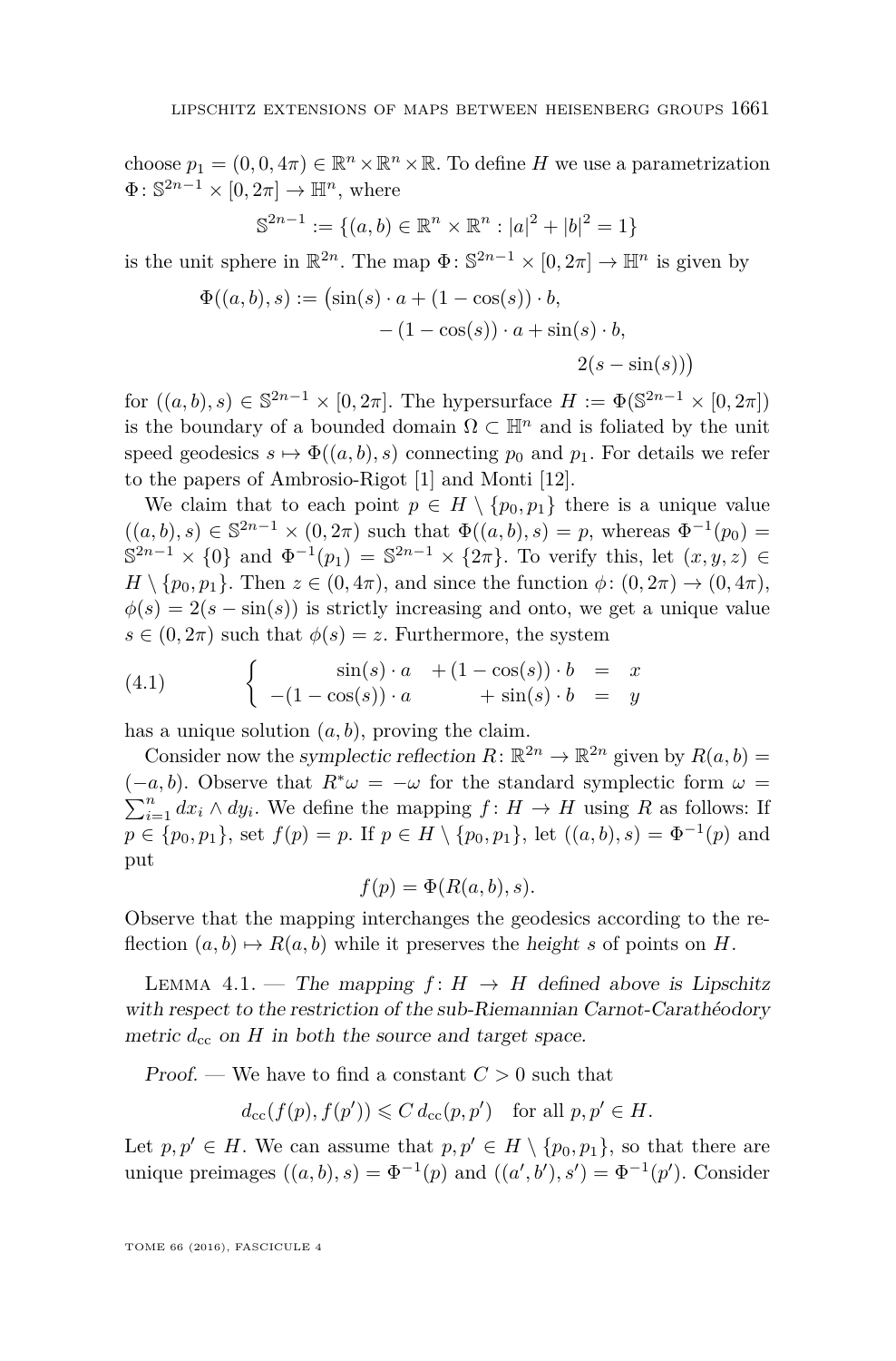a third point  $q \in H$  lying on the same geodesic as  $p'$  but having the height of *p*, that is,  $q = \Phi((a', b'), s)$ . By the triangle inequality we have

$$
d_{cc}(f(p), f(p')) \leq d_{cc}(f(p), f(q)) + d_{cc}(f(q), f(p')).
$$

Since *q* and *p*<sup> $\prime$ </sup> are on the same geodesic, the same is true for  $f(q)$  and  $f(p')$ . It follows that

<span id="page-10-3"></span>
$$
d_{\rm cc}(f(q), f(p')) = |s - s'| = |d_{\rm cc}(p_0, p) - d_{\rm cc}(p_0, p')| \leq d_{\rm cc}(p, p').
$$

Hence we obtain

(4.2) 
$$
d_{\rm cc}(f(p), f(p')) \leq d_{\rm cc}(f(p), f(q)) + d_{\rm cc}(p, p').
$$

<span id="page-10-0"></span>We claim that there is a constant  $C' > 0$  such that

(4.3) 
$$
d_{\rm cc}(f(p), f(q)) \leqslant C' d_{\rm cc}(p, q).
$$

Here we will use in an essential way that *p* and *q* have the same heights. In order to verify the above estimate we shall consider another metric  $d<sub>K</sub>$ that is bi-Lipschitz equivalent to  $d_{\rm cc}$  and prove that

<span id="page-10-1"></span>(4.4) 
$$
d_{K}(f(p), f(q)) = d_{K}(p, q).
$$

The estimate [\(4.3\)](#page-10-0) follows from [\(4.4\)](#page-10-1) and the bi-Lipschitz equivalence of  $d_{cc}$  and  $d_{K}$ .

For two points  $(x, y, t), (x', y', t') \in \mathbb{H}^n$  the Korányi gauge metric  $d_K$  is given by the expression

$$
d_{\mathcal{K}}((x, y, t), (x', y', t')) = ((|x - x'|^2 + |y - y'|^2)^2 + |t - t' + 2(x \cdot y' - y \cdot x')|^2)^{1/4},
$$

where  $|\cdot|$  and  $\cdot$  denote the Euclidean norm and scalar product in  $\mathbb{R}^n$ . It can be checked that this defines a metric indeed. This metric is no longer given as a sub-Riemannian metric but is bi-Lipschitz equivalent to  $d_{\rm cc}$ . We refer to [\[3\]](#page-12-8) for details.

To verify equality [\(4.4\)](#page-10-1) we shall use the explicit forms of *p* and *q*:

$$
p = (\sin s \cdot a + (1 - \cos s) \cdot b, -(1 - \cos s) \cdot a + \sin s \cdot b, 2(s - \sin s)),
$$
  
\n
$$
q = (\sin s \cdot a' + (1 - \cos s) \cdot b', -(1 - \cos s) \cdot a' + \sin s \cdot b', 2(s - \sin s)),
$$

where  $s \in (0, 2\pi)$  and  $(a, b), (a', b') \in \mathbb{S}^{2n-1}$ . The respective expressions for *f*(*p*) and *f*(*q*) are obtained by replacing *a* by −*a* as well as *a*<sup> $\prime$ </sup> by −*a*<sup> $\prime$ </sup> and leaving *b* and *b'* unchanged. Now a direct computation gives

<span id="page-10-2"></span>
$$
(4.5) dK(p,q) = (2 - 2\cos s)^{1/2} ((|a - a'|^2 + |b - b'|^2)^2 + 4|a \cdot b' - b \cdot a'|^2)^{1/4}.
$$

To calculate  $d_K(f(p), f(q))$ , all we need to do is to replace on the right side of [\(4.5\)](#page-10-2) *a* by  $-a$  and *a'* by  $-a'$ . After doing that, we see that its value will

ANNALES DE L'INSTITUT FOURIER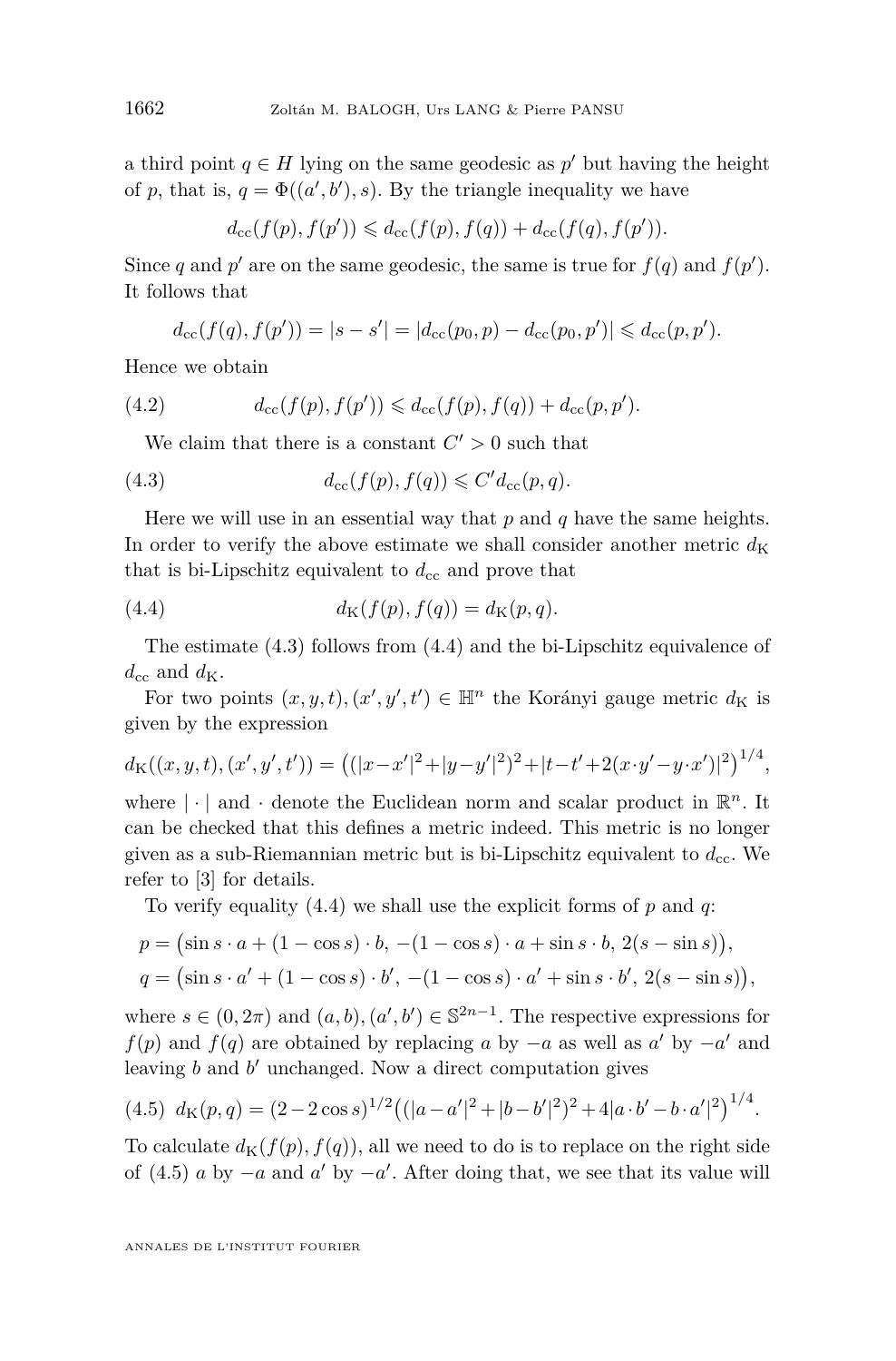not change. This gives  $(4.4)$  and hence  $(4.3)$ . Notice that in this computation it was crucial that the two points  $p$  and  $q$  have the same heights. Otherwise, the second part of the right side of [\(4.5\)](#page-10-2) will be different.

Combining  $(4.2)$  and  $(4.3)$  we obtain

$$
d_{\rm cc}(f(p), f(p')) \leq C' d_{\rm cc}(p, q) + d_{\rm cc}(p, p').
$$
  
As 
$$
d_{\rm cc}(p, q) \leq d_{\rm cc}(p, p') + d_{\rm cc}(p', q) \leq 2d_{\rm cc}(p, p'),
$$
 this gives  

$$
d_{\rm cc}(f(p), f(p')) \leq (2C' + 1) d_{\rm cc}(p, p'),
$$

concluding the proof of the Lemma.

We are now ready to prove our main result about the existence of partially defined Lipschitz maps on  $\mathbb{H}^{2k+1}$  with no Lipschitz extension to the whole Heisenberg group  $\mathbb{H}^{2k+1}$ . This follows from the following:

THEOREM 4.2. — If  $n = 2k + 1$ , then the mapping  $f: H \rightarrow H$  as in Lemma [4.1](#page-9-0) has no Lipschitz extension to the whole Heisenberg group, i.e. there is no Lipschitz map  $F: \mathbb{H}^n \to \mathbb{H}^n$  such that  $F|_H = f$ .

Proof. — By contradiction assume that there is a Lipschitz extension  $F: \mathbb{H}^n \to \mathbb{H}^n$  such that  $F|_H = f$ . Proposition [3.1](#page-6-0) implies that if  $n = 2k+1$ , then

$$
\deg(U, F, p) \geq 0 \text{ for any } p \notin F(\partial U).
$$

Let us choose  $U = \Omega$  such that  $\partial U = H$  and let p be any point in the interior of *U*, for instance, take  $p = (0, 0, 2\pi)$ . Since *F* is a reflection on the boundary we have

$$
\deg(U, F, p) = -1,
$$

which gives a contradiction, proving the statement.

To check that  $deg(U, F, p) = -1$  we use the fact that  $deg(U, F, p) =$  $deg(U, \tilde{F}, p)$  for any continuous map  $\tilde{F}: \overline{U} \to \mathbb{R}^{2n+1}$  with the property that  $\tilde{F}|_{\partial U} = f$ .

We first use the relation [\(4.1\)](#page-9-1) to find an explicit formula for the mapping  $f: H \to H$  in cartesian coordinates as

<span id="page-11-0"></span>(4.6) 
$$
f(x, y, t) = \begin{bmatrix} -\cos \varphi(t) \cdot x + \sin \varphi(t) \cdot y \\ \sin \varphi(t) \cdot x + \cos \varphi(t) \cdot y \\ t \end{bmatrix},
$$

where  $\varphi: [0, 4\pi] \to [0, 2\pi]$  is the inverse function of  $\phi: [0, 2\pi] \to [0, 4\pi]$ ,  $\phi(s) = 2(s - \sin s).$ 

Observe now that  $\varphi: (0, 4\pi) \to (0, 2\pi)$  is a smooth function and for-mula [\(4.6\)](#page-11-0) itself in fact gives a continuous extension  $\tilde{F}$ :  $\overline{U} \rightarrow \overline{U}$  that is smooth in *U*. The above formula indicates that  $\tilde{F}$  preserves horizontal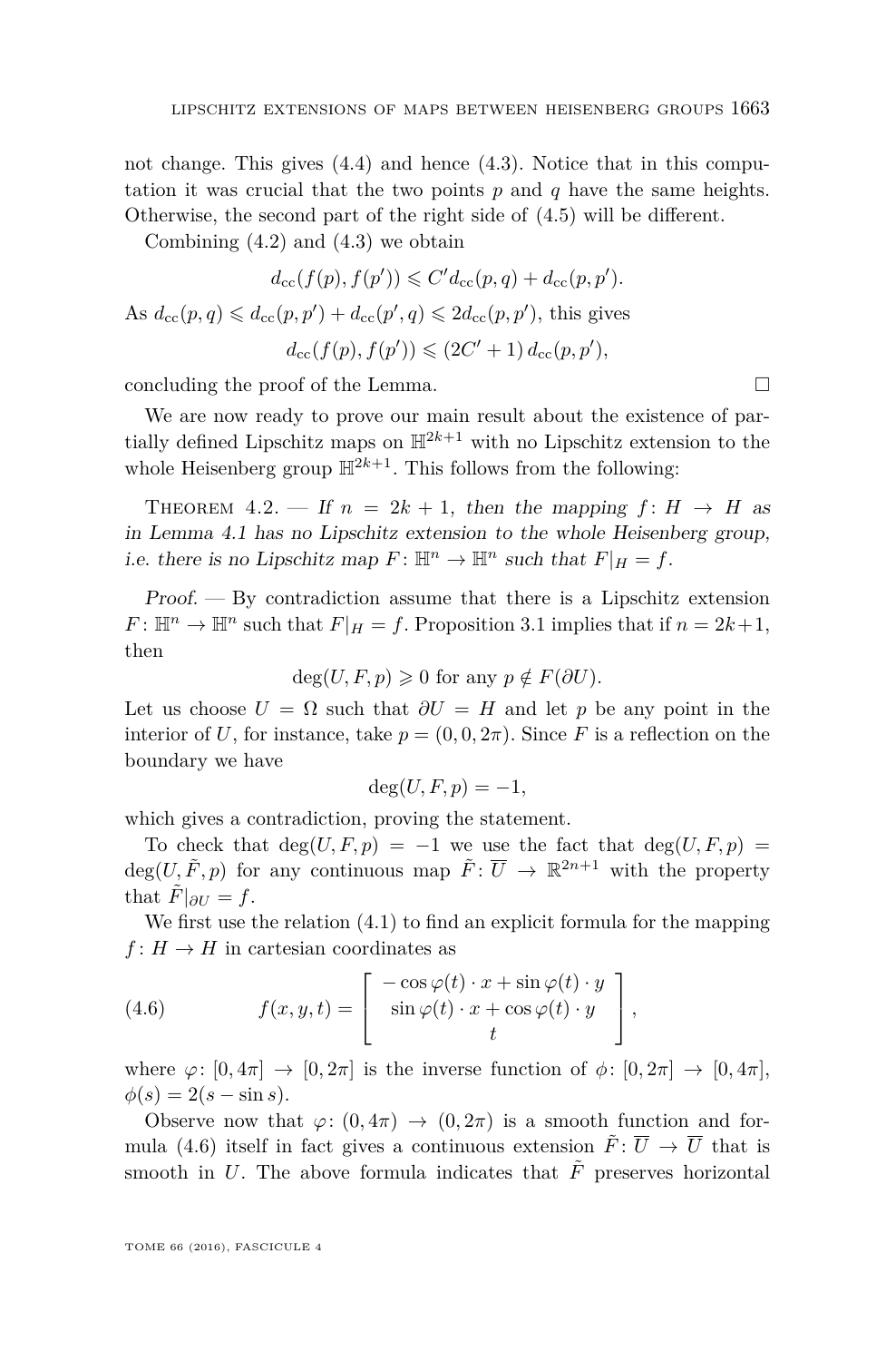planes. In horizontal planes the map looks like a reflection followed by a rotation where the rotation angle depends on the height of the horizontal plane.

Since  $deg(U, F, p)$  is independent of the choice of the extension we have  $deg(U, F, p) = deg(U, \tilde{F}, p)$ . Because the mapping  $\tilde{F}$  is smooth in *U* we can calculate the degree by an explicit computation as

$$
\deg(U, \tilde{F}, p) = \text{sign} \det D\tilde{F}(\tilde{F}^{-1}(p)) = \text{sign} \det D\tilde{F}(0, 0, 2\pi) = (-1)^n.
$$

In the case when  $n = 2k + 1$  we obtain that  $\deg(U, \tilde{F}, v) = -1$ , finishing the proof.  $\Box$ 

In conclusion, let us come back to the general problem of determining exactly the pairs of Heisenberg groups  $(\mathbb{H}^n, \mathbb{H}^m)$  with the Lipschitz extension property. Consider the case  $n = 1$ . In [\[16\]](#page-13-2) it is shown that the pair  $(\mathbb{H}^1, \mathbb{H}^m)$  does have the Lipschitz extension property for  $m \geq 3$ . On the other hand, by Theorem [1.1](#page-2-0) this is not the case for  $(\mathbb{H}^1, \mathbb{H}^1)$ . Therefore it only remains to study the extension problem for the pair  $(\mathbb{H}^1, \mathbb{H}^2)$ . We believe that understanding the Lipschitz extension property in this particular situation will shed light also on the general case of pairs  $(\mathbb{H}^n, \mathbb{H}^m)$ .

#### BIBLIOGRAPHY

- <span id="page-12-9"></span>[1] L. AMBROSIO & S. RIGOT, "Optimal mass transportation in the Heisenberg group", J. Funct. Anal. **208** (2004), no. 2, p. 261-301.
- <span id="page-12-5"></span>[2] Z. M. Balogh & K. S. Fässler, "Rectifiability and Lipschitz extensions into the Heisenberg group", Math. Z. **263** (2009), no. 3, p. 673-683.
- <span id="page-12-8"></span>[3] L. Capogna, D. Danielli, S. D. Pauls & J. T. Tyson, An introduction to the Heisenberg group and the sub-Riemannian isoperimetric problem, Progress in Mathematics, vol. 259, Birkhäuser Verlag, Basel, 2007, xvi+223 pages.
- <span id="page-12-7"></span>[4] I. FONSECA & W. GANGBO, Degree theory in analysis and applications, Oxford Lecture Series in Mathematics and its Applications, vol. 2, The Clarendon Press, Oxford University Press, New York, 1995, Oxford Science Publications, viii+211 pages.
- <span id="page-12-1"></span>[5] M. D. Kirszbraun, "Über die zusammenziehende und Lipschitzsche Transformationen.", Fundam. Math. **22** (1934), p. 77-108 (German).
- <span id="page-12-3"></span>[6] U. Lang, B. Pavlović & V. Schroeder, "Extensions of Lipschitz maps into Hadamard spaces", Geom. Funct. Anal. **10** (2000), no. 6, p. 1527-1553.
- <span id="page-12-2"></span>[7] U. Lang & V. Schroeder, "Kirszbraun's theorem and metric spaces of bounded curvature", Geom. Funct. Anal. **7** (1997), no. 3, p. 535-560.
- <span id="page-12-4"></span>[8] U. Lang & T. Schlichenmaier, "Nagata dimension, quasisymmetric embeddings, and Lipschitz extensions", Int. Math. Res. Not. (2005), no. 58, p. 3625-3655.
- <span id="page-12-6"></span>[9] N. G. Lloyd, Degree theory, Cambridge University Press, Cambridge-New York-Melbourne, 1978, Cambridge Tracts in Mathematics, No. 73, vi+172 pages.
- <span id="page-12-10"></span>[10] V. MAGNANI, "The coarea formula for real-valued Lipschitz maps on stratified groups", Math. Nachr. **278** (2005), no. 14, p. 1689-1705.
- <span id="page-12-0"></span>[11] E. J. McShane, "Extension of range of functions", Bull. Amer. Math. Soc. **40** (1934), no. 12, p. 837-842.